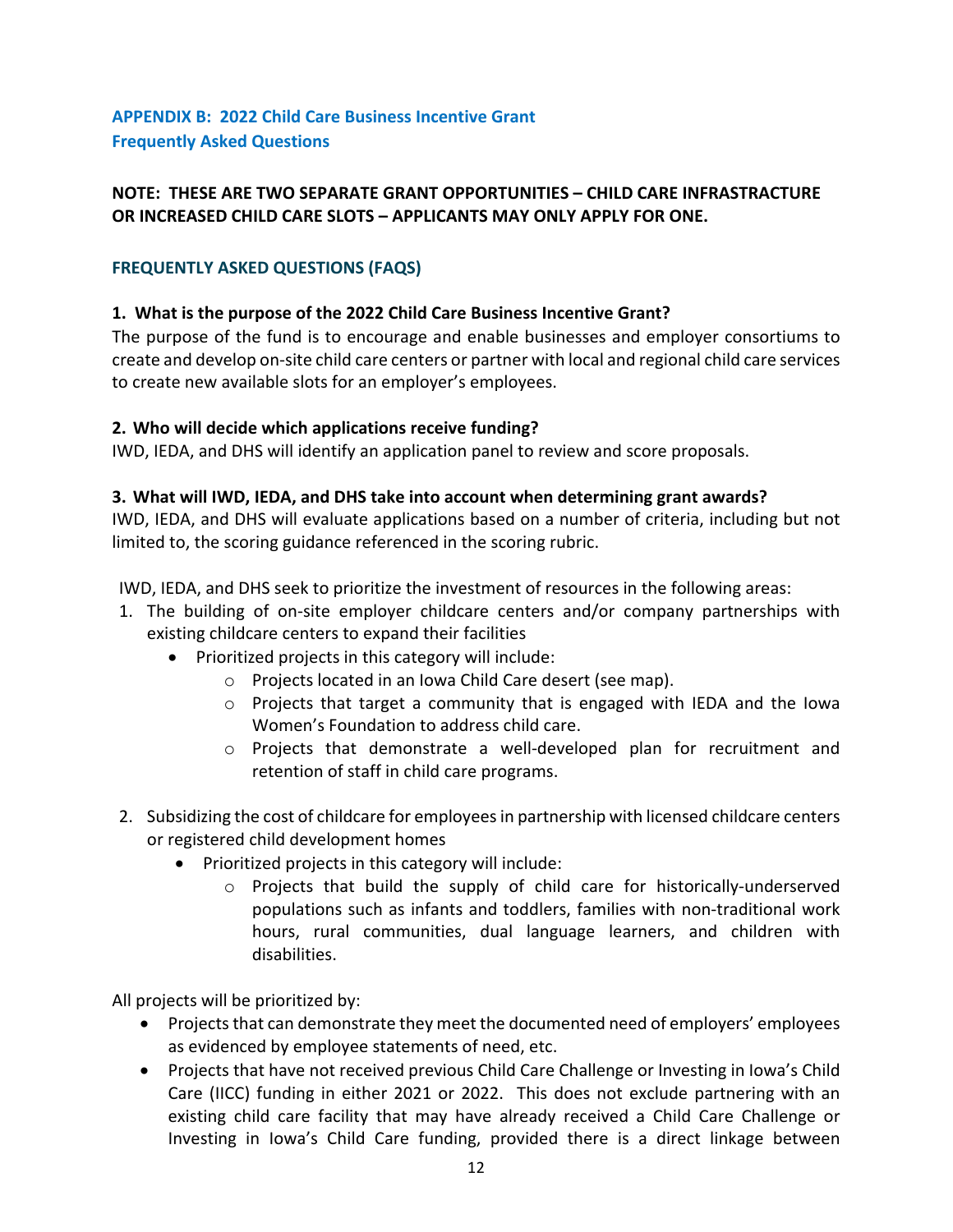providing additional slots to the employer's employees (additional slots must be new and not previously counted for in prior grant applications).

- Projects that put forth creative, new strategies that demonstrate a direct link to addressing the local child care challenges by increasing available slots.
- Priority will be based on the number of new slots to be created by the grant with more points provided for the largest increases in slots.

All projects *must* contain a plan for sustainability of the outcome beyond the grant funding period.

# **4. Are applicants required to identify specific project goal(s)?**

Yes, all applications must include performance measures that logically connect a project's goal(s) with proposed activities and a timeline. Performance measures should include, to the extent possible, whether the expected results were achieved.

# **5. How will IWD and DHS ensure Child Care Business Incentive Funds are used as intended?**

IWD and DHS will review programmatic and financial reports to evaluate grant progress. In addition, IWD and DHS may provide ongoing technical assistance to grantees, schedule site visits, and coordinate in‐person or desk reviews, as needed.

## **6. How does the cost sharing work?**

Infrastructure Grant:

This is a 50/50 cost sharing agreement, in which ARP SLFRF funds will be utilized to cover 50% of the proposed project costs and the remaining 50% will be funded by private investment. Applicants must provide proof of the existence of the required private investment, acceptable proof must be a certified statement from an FDIC – insured financial institution holding the funds. In the absence of a statement from a financial institution, an affidavit from a certified public accountant can be used to certify the existence of the required private investment. Awardees will be required to provide documentation supporting the required private spend first. The award will then be paid out on a reimbursement basis. An awardee may request ARP SLFRF funds 30 days in advance, provided they have submitted their required private spend. For advance payments, awardees will be required to provide documentation supporting the advance request (i.e., quote for service, contract agreement). Within 30 days of receiving the advance, awardees mustsubmit documentation showing the advance was paid (i.e., bank statement, honored check, or invoice or contractor statement marked as paid).

## Slots Grant:

This is a 50/50 cost sharing agreement, in which ARP CCDF Discretionary funds will be utilized to cover 50% of the proposed project costs and the remaining 50% will be funded by private investment. The business will be required to pay the child care costs upfront. Upon request for reimbursement, the business will be required to provide documentation of spending for child care slots in a 3‐month period. DHS will reimburse the business 50% of the total spending on a 3‐month rotational basis.

Grant dollars will be awarded in the following way:

Businesses must have a minimum of 75 employees and must provide 50 percent of the project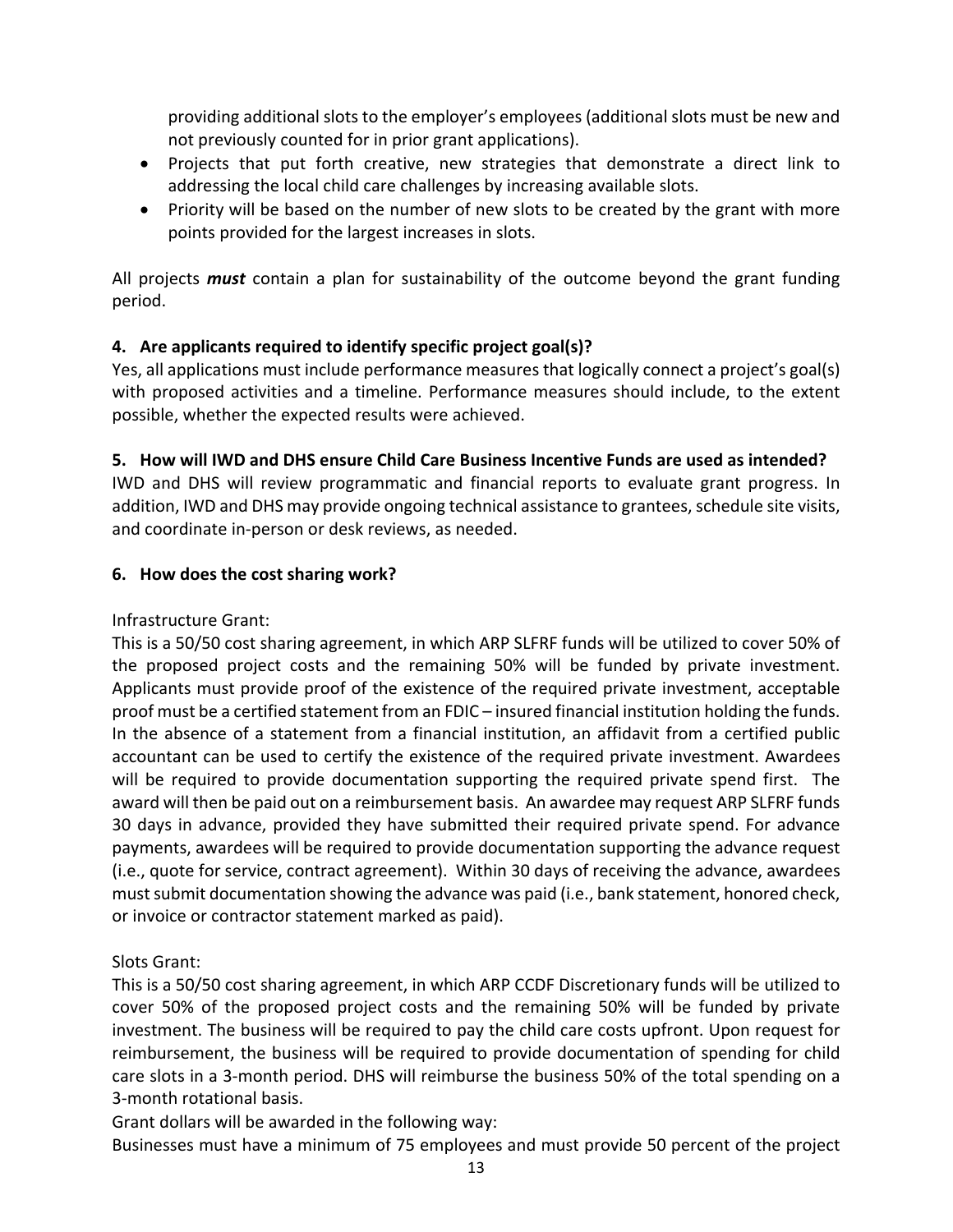costsfrom privately raised or invested dollars and the State of Iowa may provide up to 50 percent of the project costs. Twenty-five percent (\$5 million) of the total amount available for infrastructure awards will be reserved for employers with between 75 and a maximum of 250 employees).

### **7. What are allowable expenses?**

Examplesinclude: costsrelated to building, renovating, and adding additionsto space to increase child care capacity; or expenses paid to licensed centers and registered homes to reserve spots.

NOTE: Employers may not use grant funds to provide direct payments to employees, nor can the benefit of providing child care slots be used to offset a reduction in income or other benefits, such as health care insurance, etc. Grant funds must be provided to the employer for construction costs or be passed on to a child care center pursuant to an agreement for the employer to secure a portion of new child care slots for its employees.

## **8. Who can apply for the grants?**

Eligible applicants include businesses and consortiums of employers in good standing with the State of Iowa with at least 75 full-time employees. If the project involves partnering with local child care services, employers must have partnered with registered child development homes and/or licensed child care centers. **All applicants must be employers notin the primary business of providing child care services.** If the project is designed to create an onsite facility, the center must become a DHS licensed facility prior to opening. Applicants are strongly encouraged to cultivate partnerships to enhance project activities and outcomes. Grantees must comply with all applicable provisions of state and federal laws pertaining to nondiscrimination, sexual harassment, and equal employment opportunity.

All non-federal entities that spend more than \$750,000 in federal awards during the entity's fiscal year, including ARPA funds, must have a single or program‐specific audit conducted for that year compliant with 2 CFR 200 Subpart F. This audit must cover the compliance of the entity with Federal statutes, regulations, and the terms and conditions of the federal award, as well as the fair presentation of the entity's financial statements, pursuant to the Uniform Guidance (2 CFR part 200).

# **9. If a consortium applies for funding, do you still have to define one employer as the lead applicant? Assuming yes, do they have to have 75 employees or could it be a joint 75 employees between the consortium?**

Individual employers building a consortium are not required to have 75 employees each; however, a minimum of 75 employees among the employers building a consortium is required. One entity must apply on behalf of all employers that are joining the consortium, and that entity will be responsible for consolidated reporting. Documentation of all employer partnerships will be required. The consortium will also need to provide a sustainability plan to ensure program viability beyond the expiration of federal funding.

### **10.When is the application due?**

July 18, 2022, at 11:59 a.m., Central Standard Time.